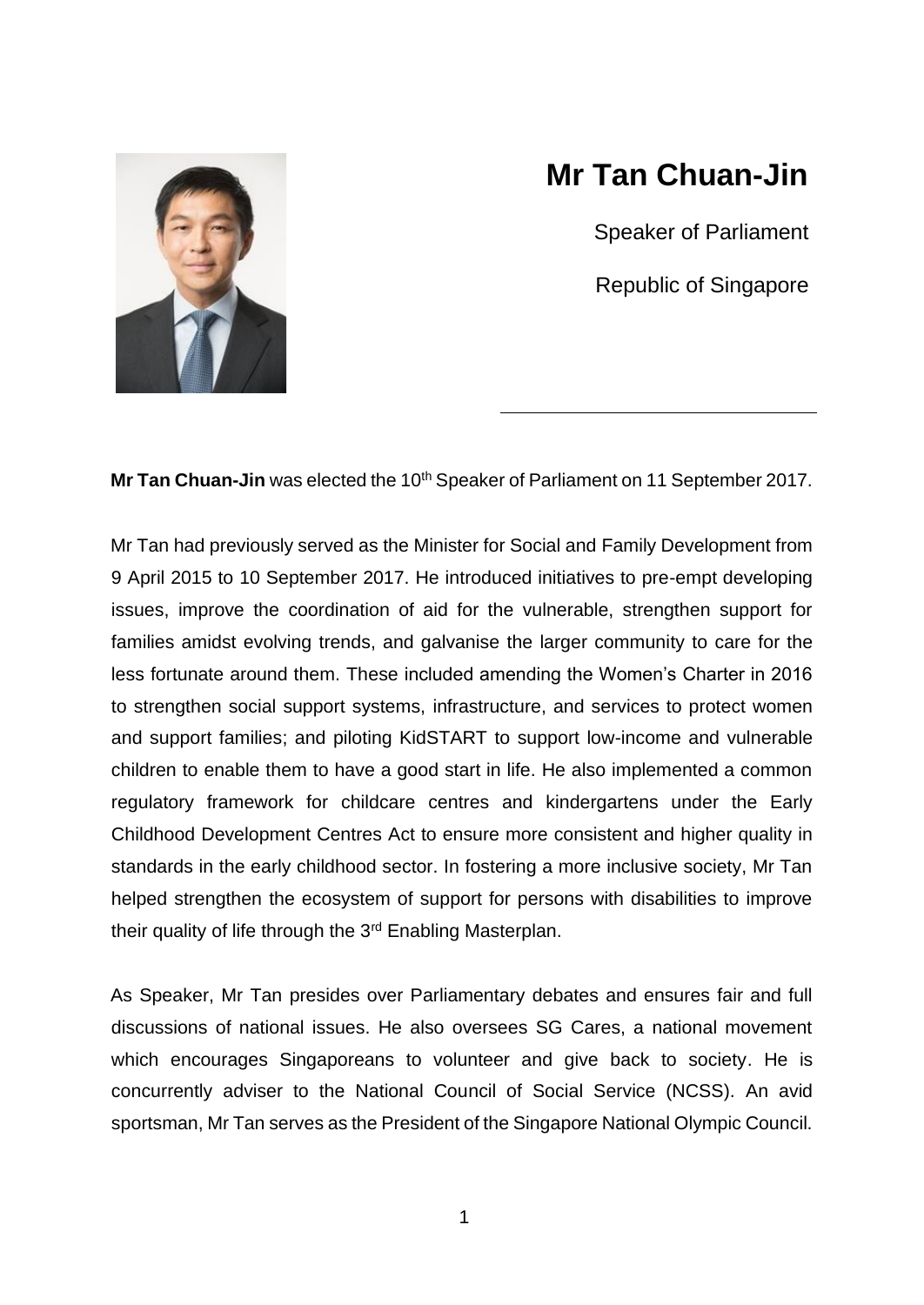In October 2021, he was appointed as a Member of the Climate Governance Singapore Advisory Board. In April 2022, Mr Tan took on the chairmanship of Lee Kong Chian Natural History Museum Advisory Committee.

He is the Patron of the Centre for Fathering, Club Rainbow (Singapore), and SHINE Children & Youth Services. These build upon his earlier work in the Ministry of Social and Family Development (MSF) to build a more gracious, compassionate, and cohesive Singapore society.

Prior to the MSF, Mr Tan headed the Ministry of Manpower from May 2014 to April 2015. He led the charge in creating better jobs and raising incomes for Singaporeans, while helping to strengthen retirement adequacy. Mr Tan introduced the Silver Support scheme, increased older workers' CPF contribution rates to better support the elderly, and worked with tripartite partners to review re-employment age. He oversaw the implementation of the Progressive Wage Model to provide structured training and career progression pathway for workers to earn better wages. Mr Tan introduced the Fair Consideration Framework to ensure a level employment playing field for Singaporeans. Employment legislation and dispute management system were improved to reinforce fair and progressive workplace practices. This included amending the Employment Act to better protect Professionals, Managers and Executives, the Industrial Relations Act to provide more options for representation of executives at the workplace, and the setting up of the Employment Claims Tribunal, a more accessible system to resolve salary-related claims. Mr Tan also instituted the WorkRight programme to ensure workers know their rights and employers to comply with employment standards. Workplace safety systems were also strengthened. His previous appointments included the Acting Minister for Manpower (1 August 2012 to 30 April 2014), Senior Minister of State for National Development (1 August 2012 to 1 September 2013) and Minister of State for National Development and Manpower (June 2011 to 31 July 2012).